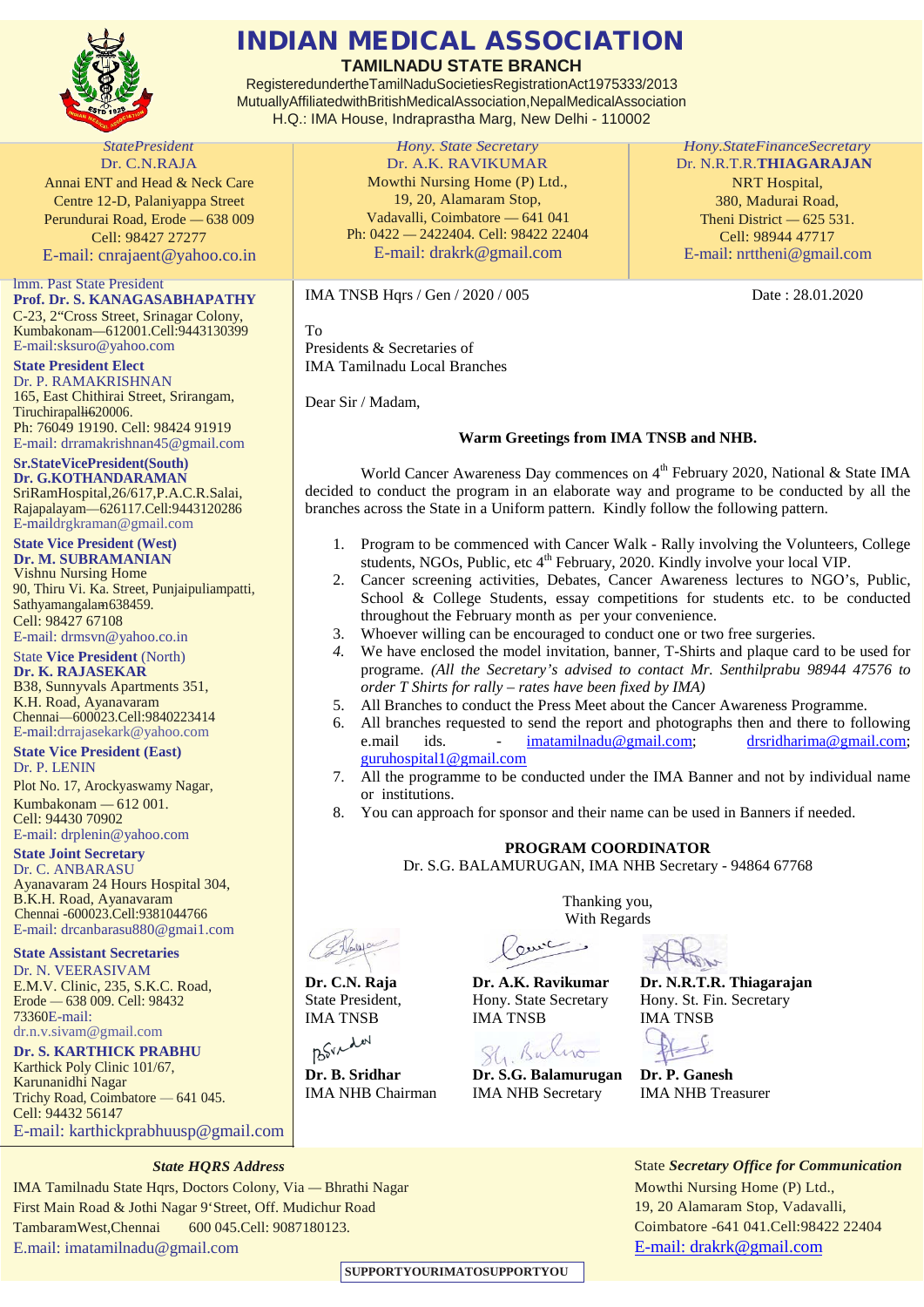

**WORLD CANCER DAY** is the singular initiative of Union for International Cancer Control (UICC). The year 2020 being, the midway point of three year UICC campaign - 'I Am and I Will' which has a strong message that, empowers people, engaging them in an amazing level of commitment, raising collective awareness concerning cancer prevention.

India is likely to have over 17.3 lakh new cases of cancer and over 8.8 lakh deaths due to the disease in 2020 with cancers of breast, lung and cervix topping the list. One out of eight Indians is likely to develop cancer in their lifetime. Unfortunately, in our country, still the majority of patients consult a Doctor in quite late stage of the disease. All over the world and more so in India, many myths are associated with Cancer,

the misconceptions of the public should be clarified.

Nowadays, CANCER is also being called a life style disease, as Smoking (13 different types of cancers), Alcohol (7 types) and Obesity (12 types) are associated with and are the biggest and most preventable cancer risk factors. However, early cancer detection, screening, and diagnosis have been highlighted as one of the most impactful ways to save lives.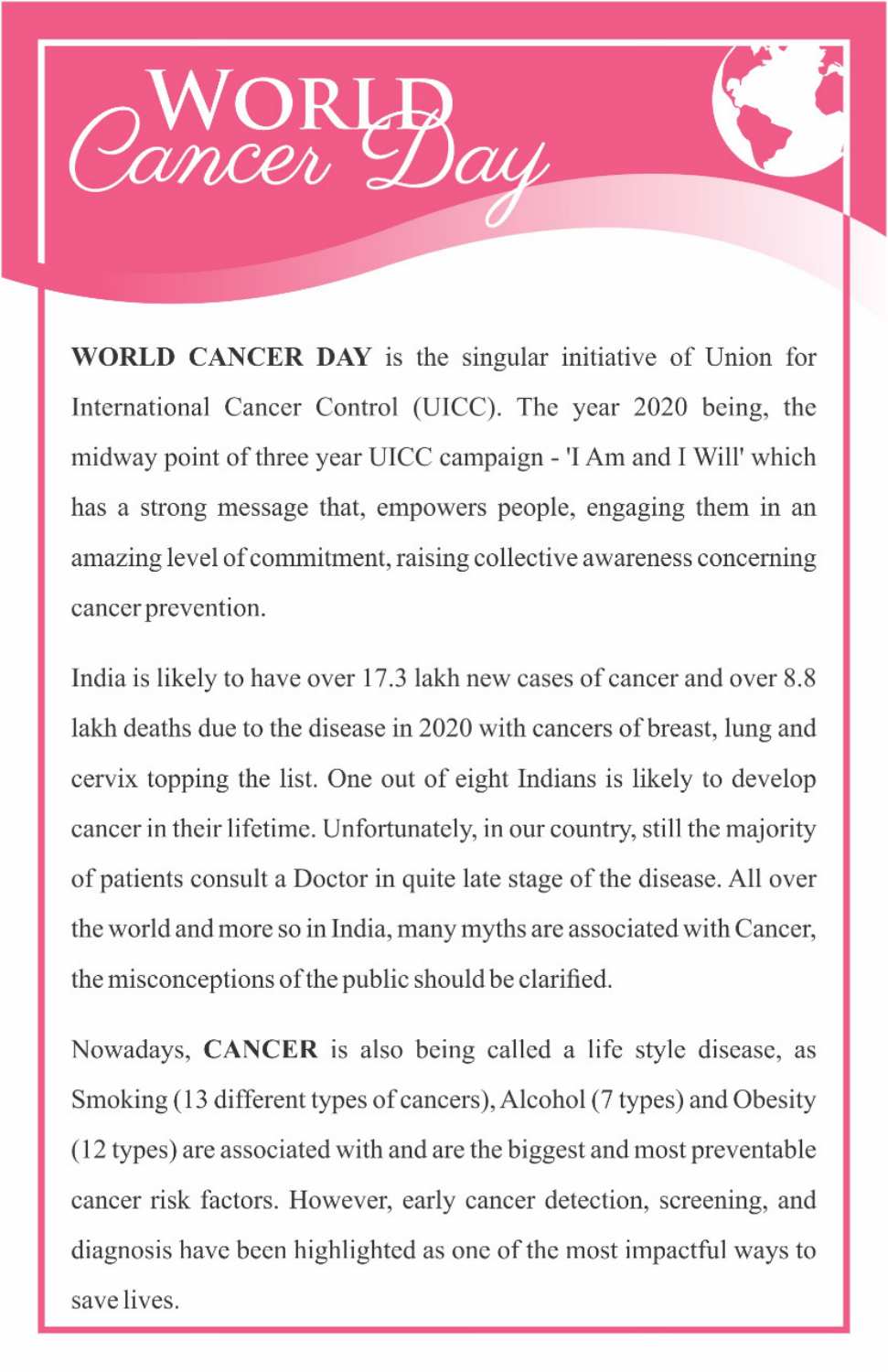



# Invites You

## **GANGER WALK** from IMA Hall to Gandhi Museum



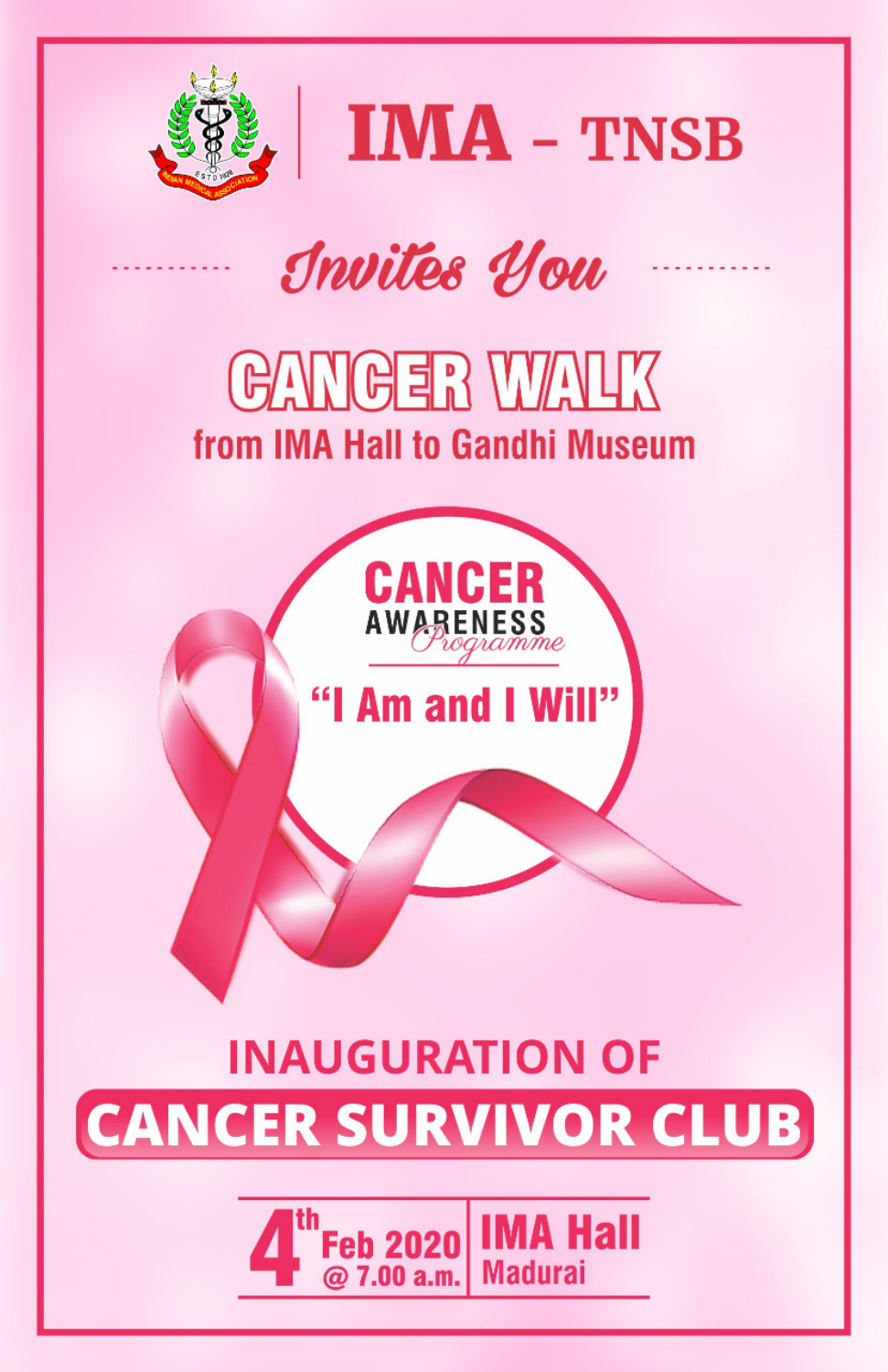





# **CANGER WALK**  $\ell_{\mathscr{G}}$  IMA - TNSB

### from IMA Hall to Gandhi Museum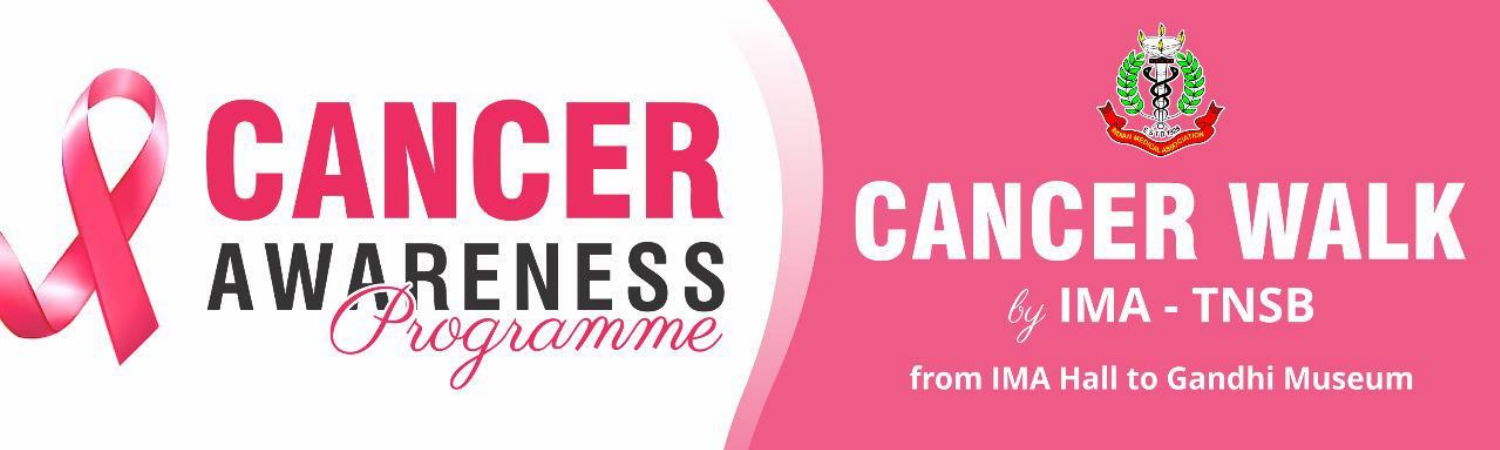# IMA TNSB SALUITE **THE WINNER** IN BATTLE AGAINST **CANCER**